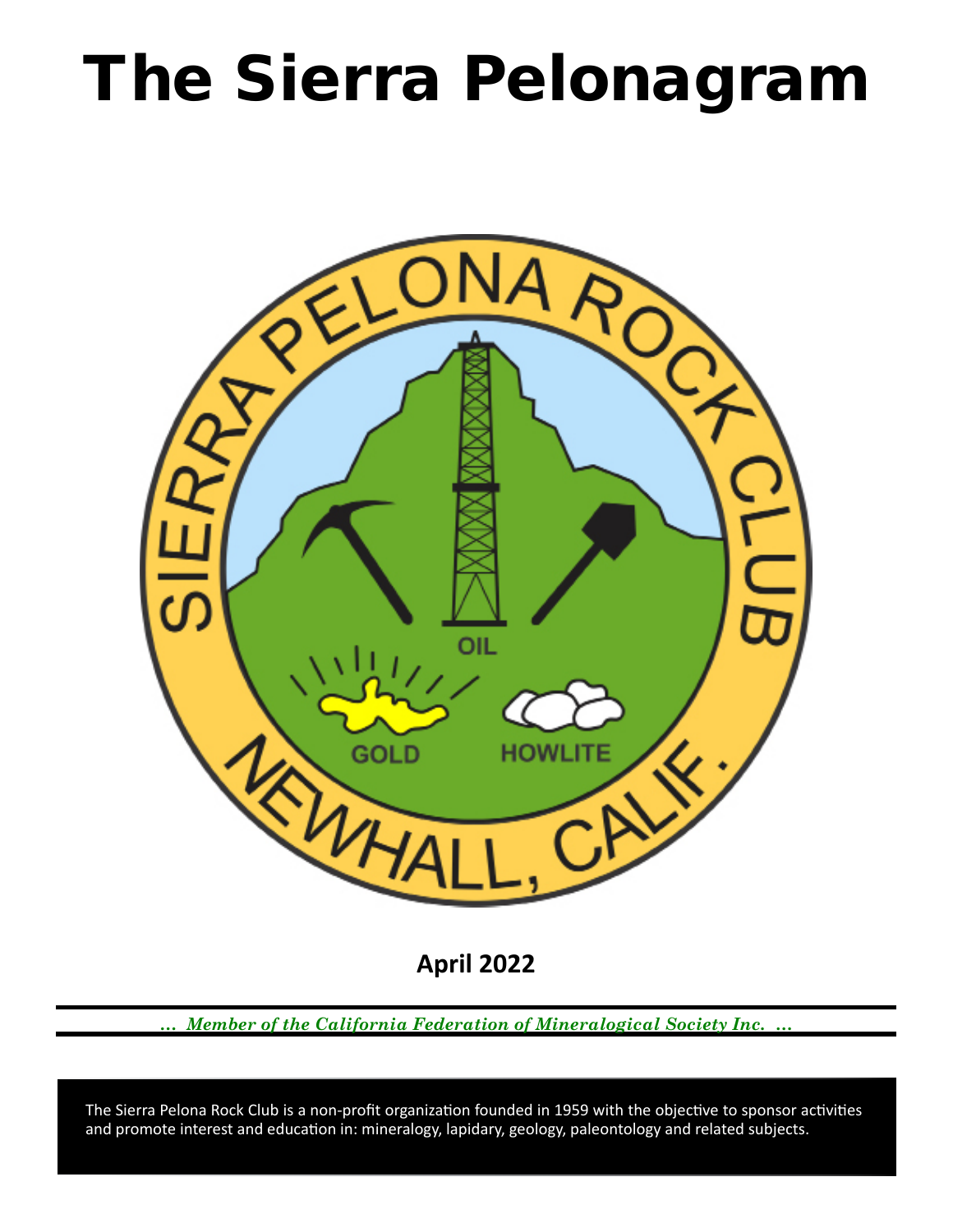

**Chlorastrolite** Article and photo by Lindsay Black of Wild Superioar Gems wildsuperiorgems.com

Chlorastrolite (Greenstone, Turtle Back, Isle Royale Greenstone, Star Stone) is one of the most difficult materials to achieve perfect Cabochons. I have seen the statements of, "wish I could have a slice of that", as if these are chunks of Jasper that could be sliced to make perfect shapes. Far from the actual reality of what goes into polishing these stones. Chlorastrolite is formed in Amygdaloid basalt and is found in nodule/ veins. These stones need to be extracted from the basalt stone which is extremely difficult. It's difficult for two primary reasons. 1) The basalt can be extremely hard 2) These gems are brittle and when trying to extract the stones usually crack or shatter. (For inexperienced collectors) These stones cannot be cut with a trim saw unless you want them to shatter. Since the nodules can have varying hardnesses and quality within the same nodule. A lapidarist needs to delicately grind away the outer layers and any inclusions while following the best pattern. No matter how much of the original stone needs to be ground away, a perfect stone is always the goal. Most inclusions run deep into the stone rendering the stone low quality if not properly removed. Cracks are very common, especially in big stones. So special measures/standards need to be understood in order to yield a higher percentage of high quality exc.



#### **President's Message**

 Can you believe it's already April? What a great time to head to the desert with collecting in mind! Julie Tinoco has a good trip lined up this month, be sure to look for her emails detailing the day.

 We also have the Open House at Placerita Canyon Nature Center coming up in May. Heidi has sent out an email with a flyer attached. The is a great community event, and a great time to get to know the many groups that operate here in Santa Clarita as many of them will have booths there too.

 We are still on a mission to find a place to meet. I am hoping that with restrictions mostly being lifted, we will have better luck. In the meantime, we still have Zoom, although I know so many of you are "Zoomed" out.

 That's about all I can think of for now, have a wonderful Spring, enjoying this amazing weather for as

long as it lasts. I hope to see all of you at the meeting next Tuesday. (Zoom).

Bill Webber, President, SPRC

## **Officers:**

President – Bill Webber Vice‑President – Julie Tinoco Secretary: Tina White Treasurer –Shana Brunes-Ruiz Federation Director (CFMS/AFMS) --Don Cogan **Chairpersons:** Claim--Linda Jenkins Donation Rock Table--Dianne Wholleben Equipment--Bill Webber Field Trips – Julie Tinoco Historian ‑Open Hospitality – Ron Rackliffe Membership – Heidi Webber Website-- Larry Holt Pelonagram Publisher, Editor – Heidi Webber Programs –Tina White Publicity –Open Sunshine--Linda Jenkins

The Sierra Pelona Rock Club, is a member of the California and American Federation of Mineralogical Societies, Inc. (CFMS/AFMS). The general club meetings (Open to the public) are at 7:30 PM, on the 3rd Tuesday of each month at: Currently via Zoom

Contact the Club or the Sierra Pelonagram Editor at: **Sierra Pelona Rock Club P.O. Box 221256 Newhall, Ca. 91322** Or e‑mail: hwebber50@gmail.com *Visit the SPRC website [www.sierrapelona.com](http://www.sierrapelona.com/)*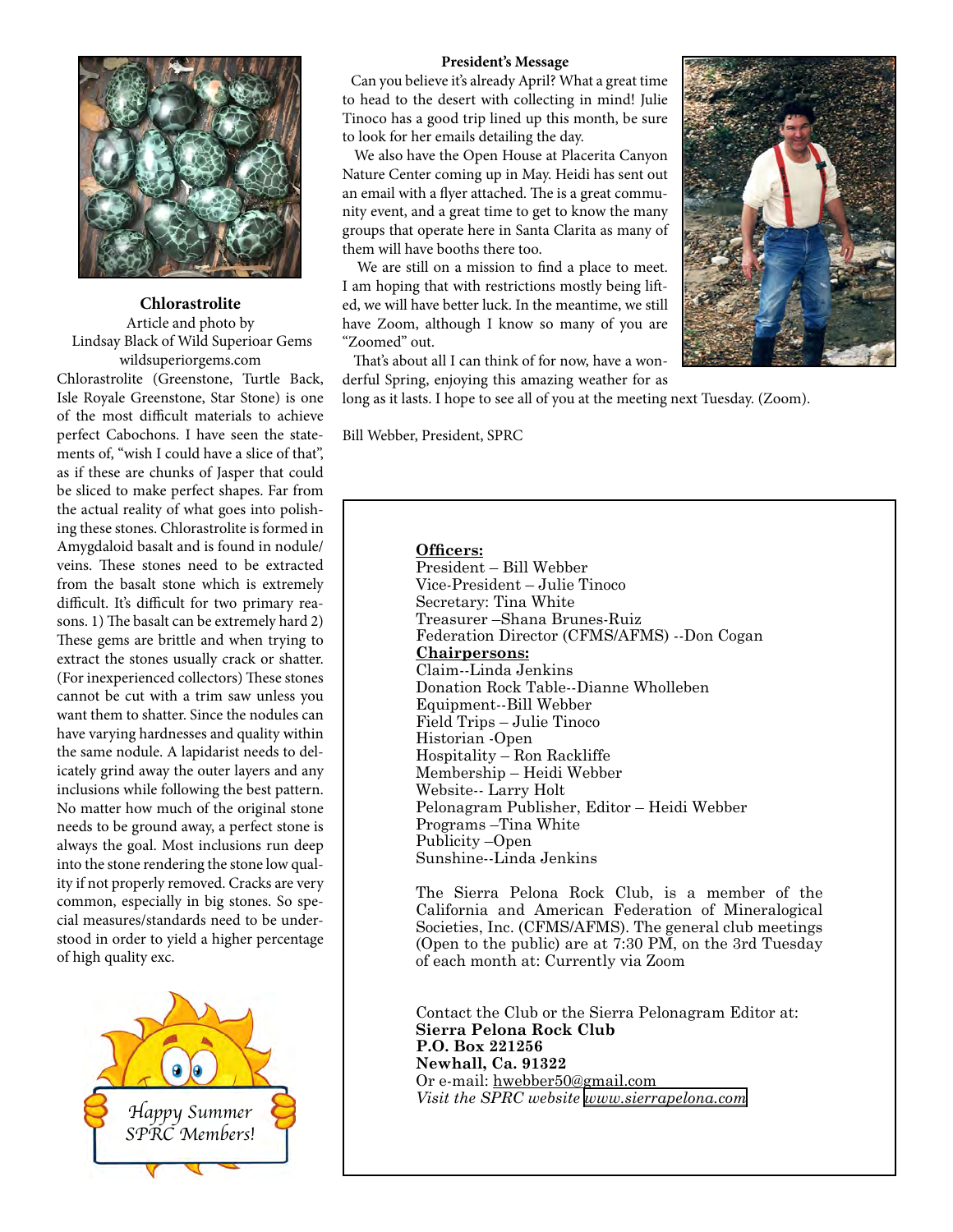## **SPRC General Meeting**

March 15, 2022

Meeting started at 7:04 p.m. Placerita Nature Center Open House 5/14 (Heidi W.)

- Rock saw to show slabs
- Display cases with coprolite, shark teeth (Martin)
- Display case of Omid's jewelry with him showing how he works
- Wheel for candy and rocks
- No sales; only drawings/games
- Discussion of where everyone will be set up (US, Astronomy, Hiking Club)
- We need more "Tumble" Tina to contact Ron L.
- Bill has the big tumbler again and will put it to work
- Field Trip (Julie T.)
- Saturday, March 26th, and Sun day March 27th
- Afton Canyon
- Fluorite, Sagenite, Bloodstone, Jasper, Agate, Chalcedony, Cal cite, Fire Agate
- Encourages dry camping; could be windy so trailers likely not advised
- Hotel in Barstow (or Baker?)
- 4WD advisable/AWD was enough last time; Martin & Larry have 4WD trucks and will shuttle (riders to contribute for gasoline).
- Julie will be sending out an email with information
- Those who will go are to email Julie with their schedule (days, approx. hours)

Presentation on Fluorite (Tina W.)

- Merryjane showed her yel low(ish) fluorite orb & purple Hello Kitty
- Trina hefted her GIANT slab of rhyolite with emerald green fluo rite – that she found where our March field trip is going!

Meeting ended at 8:14 p.m.



**April** Lynne Alexander Greg Mazourek Yolanda Resnik Michael Shane

**May** Therese Colvin Lise Meyers

### Attendees:

• Heidi Webber, Bill Webber, Don Cogan, Ron Rackliffe, Julie Tinoco, Shana Ruiz and Tina White

### **Minutes**

Were in the Pelonagram, accepted unanimously

### **Financials**

Emailed out today; Julie questioned refund from Blue Hose/Heidi explained we're no longer using them. Accepted unanimously.

## **CFMS Show**

## **Club Presence**

- If SPRC had a paid table \$100, would need sales permit, tax form must be sub mitted w/in 30 days; additional named insurance, larger table \$400
- If we had a table, we would have to be there for 3 full days, setup Thurs/break down Sun.
- Julie believes this event includes the trip to our Claim that Ruth had asked her to lead; if it is, Julie suggests it be our Club's May trip.
- General opinion is we'd likely not make more than the \$100, would have diffi culty staffing our booth full-time

## **Meeting Place**

- Shana has a lead for an office in Canyon Country \$50/month, upstairs without an elevator.
- Tina to re-re-re-contact COC and Greenbrier management
- Friendly Valley? A church? A car dealership? Sheriff's station? Elks/Moose/ Rotarians?

## **Placerita Open House**

- We will be sharing space with the herpetological society
- Martin will be taking his "stuff"
- Room for us to have a saw to cut geodes purchased in Gift Shop
- We will have the wheel with tumbled rocks, etc.
- Ron R. says he has enough that we don't need to contact Ron L. about more
- Side note: We've been invited to Gilchrest Farms all weekends they're open, so we'll need lots of tumble for that

## **Equipment**

- Ron R. is interested in large saw the Club now has
- Julie is interested in the grinder/polisher Tina will have soon
- Bill bought coarse grit (2 boxes @ 44# ea.), hardware for machines damaged in our last workshop, a new expandable wheel, more sand belts, 10" blade, Si-C sanding belt. \$466.00 thus far. Unanimous approval for reimbursement to Bill W.
- Still need a new motor or new gearing on the one Ron R. provided; Bill will update us.

## **Web Hosting**

• Now on Larry Holt's private server for \$99/year

## **By-Laws Question**

• Don wondering if there is a \$ amount that doesn't need Board approval; appar ently not.

## **Field Trip**

- Our usual weekend is Easter weekend
- April 23rd to Acton; more research on specific sites by any or all of us. Evelyn will be here that weekend.
- May 7th w/AV Group to Claim
- Finds being reported in Acton off Hubbard Road later in May?
- Some folks going to Mariposa show this next weekend with "outing" on Sunday; Julie will remail the group asking she be notified if going

## **Meeting adjourned at 8:17 p.m.**

**SPRC Board Meeting** April 5, 2022

Meeting opened at 7:04 p.m.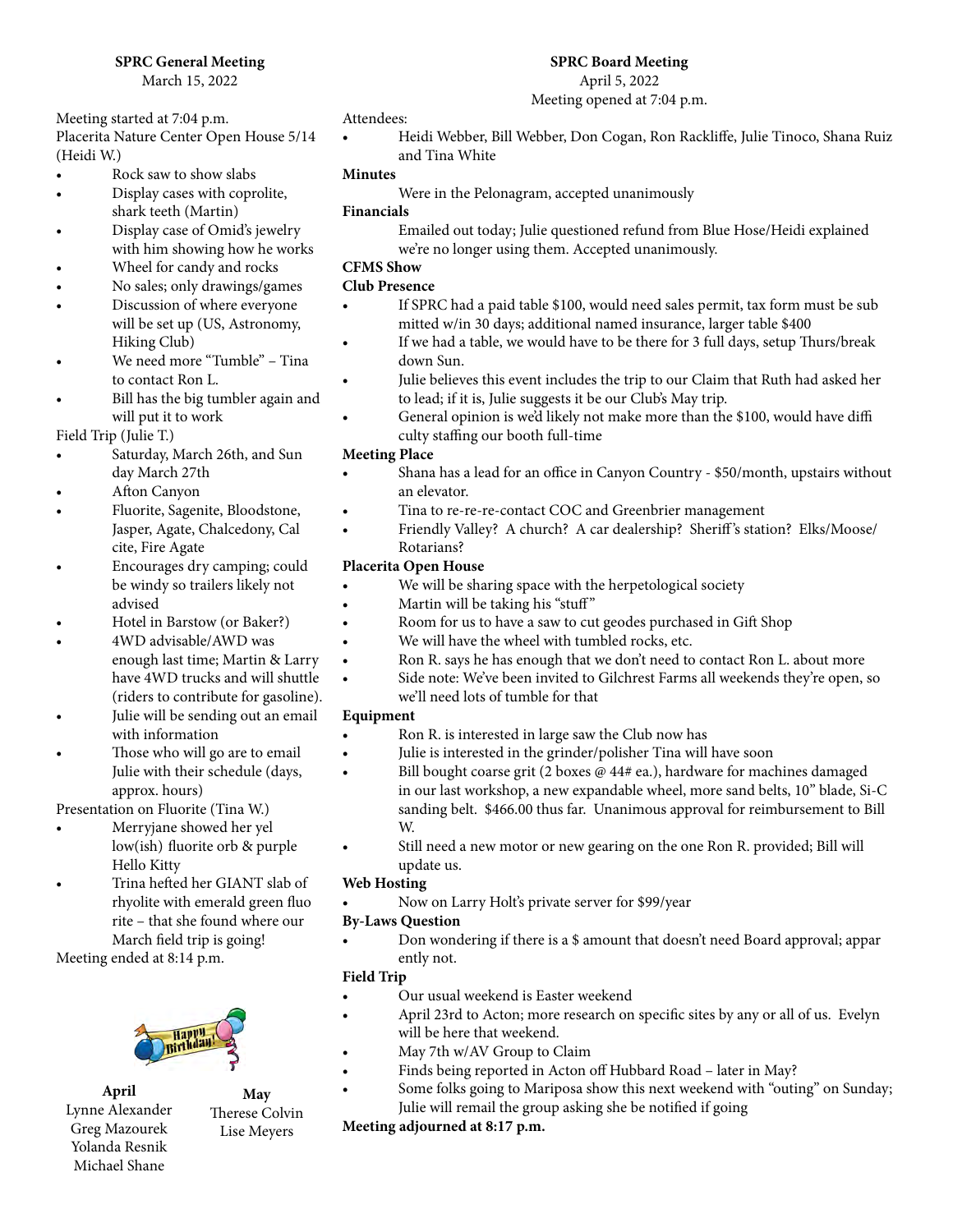

Photo Credit: Matteo Chinellato - http://www.mindat. org/photo-282796.html, CC BY-SA 3.0, https://commons.wikimedia.org/w/index.php?curid=21443943

### **Chrysoberyl Occurrence**

## **Chrysoberyl**

 The mineral or gemstone chrysoberyl is a beryllium aluminate with the formula BeAl2O4. The name chrysoberyl is derived from the Greek words χρυσός chrysos and βήρυλλος beryllos, meaning "a gold-white spar". Despite the similarity of their names, chrysoberyl and beryl are two entirely different gemstones, although they both contain beryllium. Chrysoberyl is the third hardest commonly encountered natural gemstone and lies at 8.5 on the Mohs scale of mineral hardness, between corundum (9) and topaz (8).

 The ordinary chrysoberyl is yellowish-green and transparent to translucent. When the mineral has a good pale green to yellow colour and is transparent, it is used as a gemstone. The three main varieties of chrysoberyl are: ordinary yellow-green chrysoberyl, cat's eye or cymophane, and alexandrite. Yellow-green chrysoberyl was referred to as "chrysolite" during the Victorian and Edwardian eras, which caused confusion

since that name was also used for mineral olivine ('peridot' as a gemstone); this name is no longer used in the gemological nomenclature.

 Chrysoberyl forms as a result of pegmatic processes. Melting in Earth's crust produces relatively low-density molten magma, which can rise up to the surface. As the main magma body cools, the water initially present at low concentrations became more concentrated in the molten rock because it could not be incorporated into the crystallization of solid minerals. The remaining magma thus becomes richer in water, and also in rare elements that similarly do not fit into the crystal structures of the major rock-forming minerals. Water extends the temperature range downwards before the magma becomes completely solid, allowing the concentration of rare elements to proceed to the point where they produce their own distinctive minerals. The resulting rock is igneous in appearance but formed at a low temperature by a water-rich melt, with large crystals of common minerals such as quartz and feldspar, but also with elevated concentrations of rare elements such as beryllium, lithium or niobium, often forming their own minerals; this is called pegmatite. The high-water content of the magma made it possible for the crystals to grow rapidly, so that the pegmatite crystals are often quite large, increasing the likelihood of gems forming.

 Chrysoberyl may also grow in country rocks near pegmatites, when pegmatite-rich be-and al-rich fluids react with surrounding minerals. It can therefore be found in mica shales and in contact with the metamorphic deposits of dolomitic marble. Because it is a hard, dense mineral that is resistant to chemical alteration, it can be wetted out of rocks and deposited in river sands and gravels in alluvial deposits with other gem minerals such as diamonds, corundum, topaz, spinel, granite and tourmaline. When found in such pleasures, there will be rounded edges instead of sharp, wedge-shaped shapes. Much of the chrysoberyl mined in Brazil and Sri Lanka is recovered from pleasure, as the host rocks have been severely weathered and eroded.

 If the pegmatite fluid is rich in beryllium, beryllium or chrysoberyl crystals may form. Beryl has a high ratio of beryllium to aluminium, while the opposite is true of chrysoberyl. Both are stable with a common quartz mineral. Some chromium would also have had to be present to form alexandrite. However, beryllium and chromium do not tend to occur in the same rock types. Chromium is most common in mafic and ultramafic rocks where beryllium is extremely rare. Beryllium is concentrated in felsic pegmatites where chromium is almost absent. Therefore, the only situation where alexandrite can grow is when Be-rich pegmatite fluids react with Cr-rich country rock. This unusual requirement explains the rareness of this chrysoberyl variety.

#### **Physical Properties of Chrysoberyl**

Cleavage: {110} Distinct, {010} Imperfect, {???} Imperfect Color: Blue green, Brown, Brownish green, Green, Gray. Density: 3.5 – 3.84, Average = 3.67 Diaphaneity: Transparent to translucent Fracture: Brittle – Generally displayed by glasses and most non-metallic minerals. Habit: Prismatic – Crystals Shaped like Slender Prisms (e.g. tourmaline). Habit: Tabular – Form dimensions are thin in one direction. Habit: Twinning Common – Crystals are usually twinned. Hardness: 8.5 – Chrysoberyl Luminescence: Non-fluorescent. Luster: Vitreous (Glassy) Streak: white **What is chrysoberyl used for?**

 Chrysoberyl is not present in large deposits to be used as a beryllium ore. Its only used as a gemstone due to its very high hardness and its unique properties.

## **How much is chrysoberyl worth?**

Chrysoberyl has recently been marketed for tens of thousands of dollars, with alexandrite chrysoberyl often hitting over \$100,000.

*Read more : https://www.geologypage.com/2020/10/chrysoberyl-one-of-the-worlds-most-expensive-gemstone.html#ixzz7QSVQtdSL Follow us: @geologypage on Twitter | geologypage on Facebook*